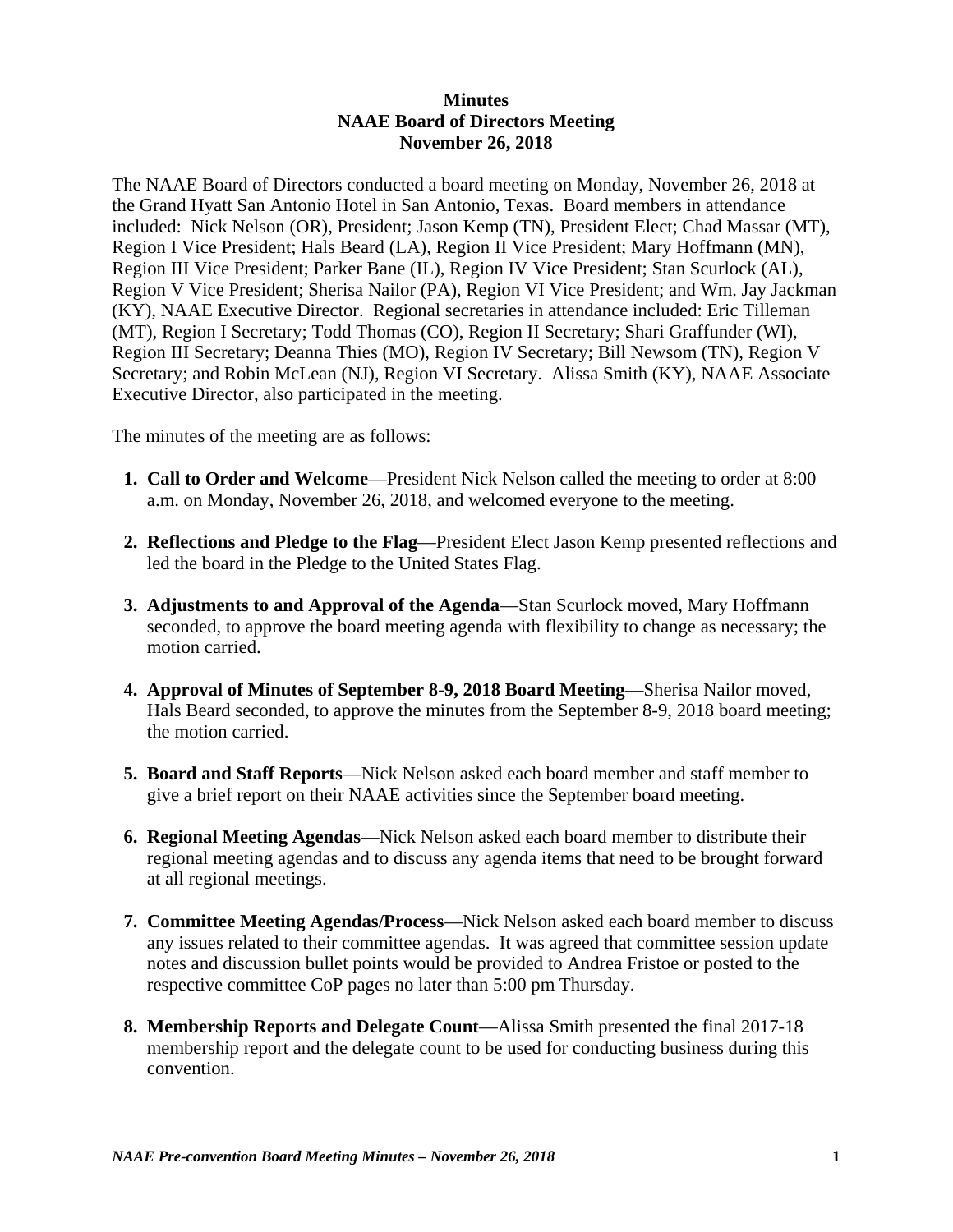- **9. Financial Reports**—Jay Jackman presented the current financial reports including the 2017-18 Independent Audit Report and the 2017-18 final financial compilation.
- **10. 2018 NAAE Convention Schedule**—Alissa Smith presented instructions to the board members in relation to convention processes including distribution of awards and information during regional meetings and professional development workshop facilitation. The board reviewed all details of the 2018 NAAE Convention. The board agreed that raffle tickets would be sold for \$1 per ticket or an arm's length of tickets for \$20 and cash awards to be \$100 at the second general session on Thursday, \$100 at the Friday luncheon, and \$200 at the closing session on Saturday. Proceeds from the raffle would be contributed to the NAAE Agricultural Educator Relief Fund. The board agreed to conduct a rehearsal for officer installations immediately following the Friday luncheon.

**2019 NAAE Convention Board Books**—The board agreed that beginning with the 2019 NAAE Convention, board books will be provided in electronic format only with everything posted to the board CoP page well in advance. The detailed session programs will still be provided in hard copy.

## **11. NAAE Board Representation**—

- *Ag Teacher Representative to the National FFA Board of Directors:* Following review of multiple candidates for this position, Parker Bane moved, Stan Scurlock seconded, for Dave Gossman (CA), Shari Graffunder (WI), and Jessie Lumpkins (TN) to be the three candidates NAAE will send to the U. S. Department of Education for consideration as the teacher representative on the National FFA Board of Directors to serve a 3-year term beginning July 1, 2019; the motion carried.
- *Two-year Postsecondary Instructor Representative to the National Council for Agricultural Education:* Following review of multiple candidates for this position, Chad Massar moved, Hals Beard seconded, to select Heath Hornecker (WY) as a Two-year Postsecondary Instructor representative to the National Council for Agricultural Education to serve a 3-year term beginning January 2019; the motion carried.
- **12. National Center for Agricultural Education Discussion**—In preparation for the National Agricultural Education Summit, hosted by The National Council for Agricultural Education, scheduled for Tuesday, November 27, 2018, in San Antonio, the board discussed the idea of a National Center for Agricultural Education. Regional vice presidents should be prepared to have a discussion about the possibility of such a Center during their first regional meeting on Wednesday morning during the 2018 NAAE Convention. A representative from the Council will attend each regional meeting to help lead the discussion.
- **13. NAAE Board Nominating Committee**—Hals Beard moved, Stan Scurlock seconded, for the NAAE board to nominate Jason Kemp for the office of NAAE president for 2018-19; the motion carried. Parker Bane moved, Mary Hoffmann seconded, for the NAAE board to nominate Hals Beard for the office of NAAE president elect for 2018-19; the motion carried. Hals Beard moved, Sherisa Nailor seconded, for the NAAE board to nominate Parker Bane for the office of NAAE president elect for 2018-19; the motion carried. Nick Nelson will present the board nominating report at the opening general session of the 2018 NAAE Convention.